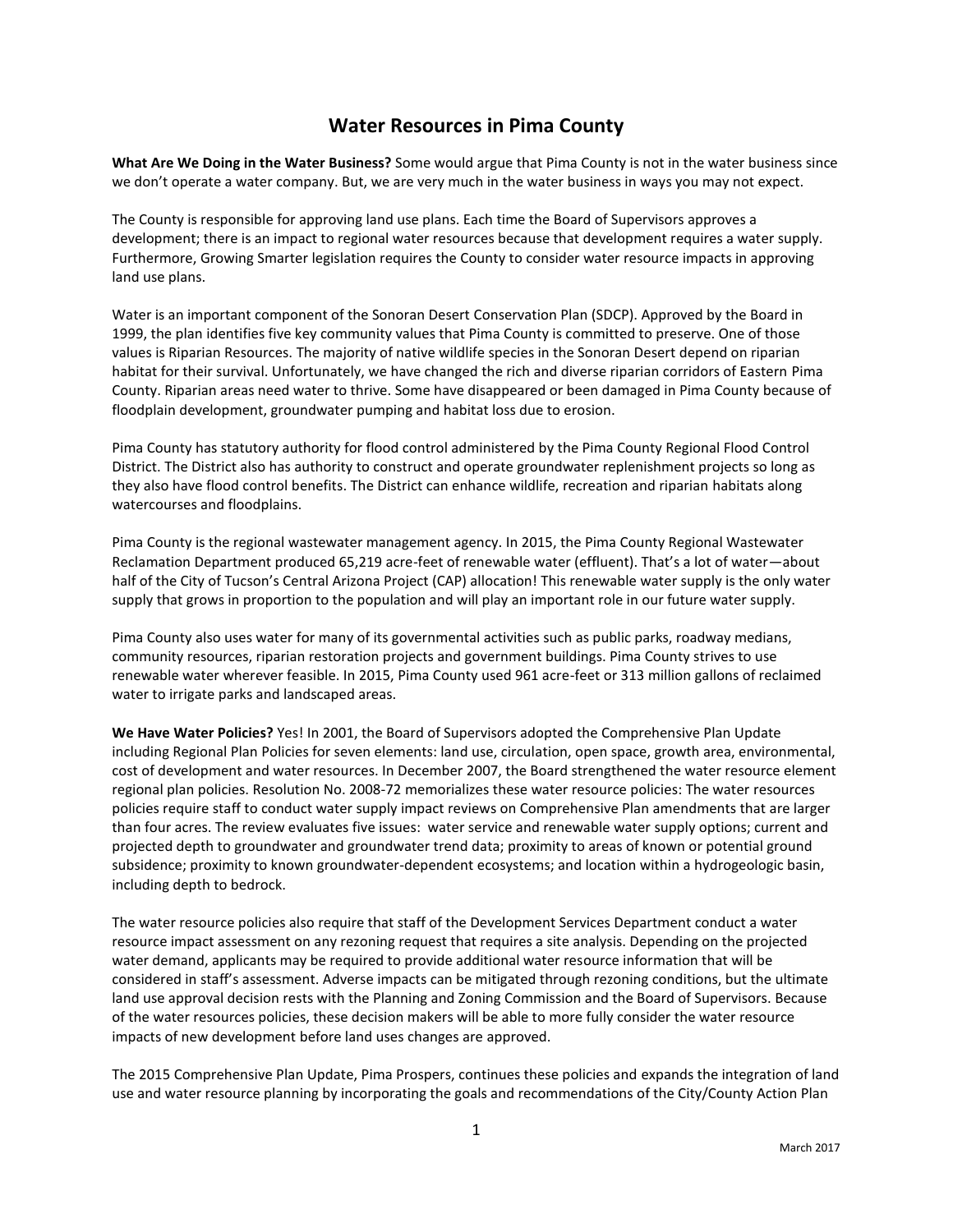for Water Sustainability. Pima Prospers acknowledges new challenges such as a potential need for new water supplies to ensure a secure water future and the increasing probability of a shortage on the Colorado River. This update links land use and infrastructure planning and water resource management.

**How Does Pima County Promote Water Conservation?** Although Pima County does not supply domestic water to the general public, we promote water conservation in many ways. The Board has approved water conservation ordinances aimed at new construction. Implementing water-conserving features during new building construction is more cost effective than retrofitting existing buildings. Changes to the landscape portion of the zoning code require new construction to have separate reclaimed-ready irrigation plumbing and irrigation with seasonal adjustments and rain sensors. There are also restrictions on large water fountains and water features, and turf may only be installed for functional purposes, such as play and picnic areas. For more information see Title 18, Chapter 73.030 of the Pima County Code found at http://municipalcodes.lexisnexis.com/codes/pima/

Changes to the plumbing code and residential code require waterless urinals and automatic faucets in commercial buildings, sub-water meters in multi-family construction so water use can be measured and billed accordingly, and new pools to have pool covers to reduce evaporation. The plumbing code and residential code can be found in the [Building Permits Resources](http://webcms.pima.gov/cms/One.aspx?portalId=169&pageId=258486) page of the Development Services website. These water conservation ordinances were developed with input from the building community, local water providers and the Water Conservation Alliance of Southern Arizona (WaterCASA). WaterCASA is a non-profit collaboration of local water providers formed to promote the efficient use of water and to enhance the public's awareness and understanding of water conservation issues, methods and practices.

The Board also adopted a change to the Golf Course Zone Ordinance that prohibits the use of groundwater for new golf courses (see Title 18, Chapter 18.59 of the [Pima County Zoning Code\)](https://www.municode.com/library/az/pima_county/codes/code_of_ordinances). Instead, only reclaimed water or renewable water (such as CAP water) may be used to irrigate newly zoned golf courses.

**Our Sonoran Desert.** In 1999, the Board of Supervisors adopted th[e Sonoran Desert Conservation Plan](https://webcms.pima.gov/cms/One.aspx?portalId=169&pageId=52654) (SDCP). The SDCP is a long-term vision for protecting the heritage and natural resources of Pima County and embodies five elements: Ranch Conservation, Historic and Cultural Resources, Riparian Resources, Mountain Parks, and Critical Habitat and Biological Corridors. One of these elements is riparian resources. Riparian areas in a desert environment are vital places. Although sixty to seventy-five percent of all species in Arizona rely on a riparian environment at some point during their life cycle, a number of streams and springs in and near Tucson have ceased to flow year round or are affected by a lower water table. Our streams and springs need protection as well as restoration.

The biological goals of the SDCP are designed to conserve critical and sensitive wildlife habitats through the protection of in-stream flows and water quality. Storm water runoff, CAP water and reclaimed water can be used to support riparian restoration in our river corridors and floodplains. Our challenge is to optimize the use of renewable water resources to protect and enhance the natural environment, while fostering a sustainable water supply for our growing urban environment.

As part of the Sonoran Desert Conservation Plan, the County submitted a Multi Species Conservation Plan (MSCP) to the U.S Fish and Wildlife Service in compliance with the Endangered Species Act. The MSCP serves to both conserve vital habitat and streamline environmental and other permitting processes. In 2016, the MSCP was approved, providing clarity and assurance as to where development could grow and areas that would be preserved for its habitat value.

**Water…Too Much? Not Enough?** When one thinks of the Regional Flood Control District, a picture of raging floods comes to mind. However, the Pima County Regional Flood Control District's statutory authority also allows it to build and operate groundwater replenishment projects that enhance wildlife, recreation and riparian habitats along water courses and floodplains, while also providing flood control benefits. See [District's Website](http://webcms.pima.gov/cms/one.aspx?portalId=169&pageId=65996) for information on their powers and duties. The District's groundwater replenishment program includes two projects; the Lower Santa Cruz Recharge Facility that replenishes with Central Arizona Project (CAP) water and the Marana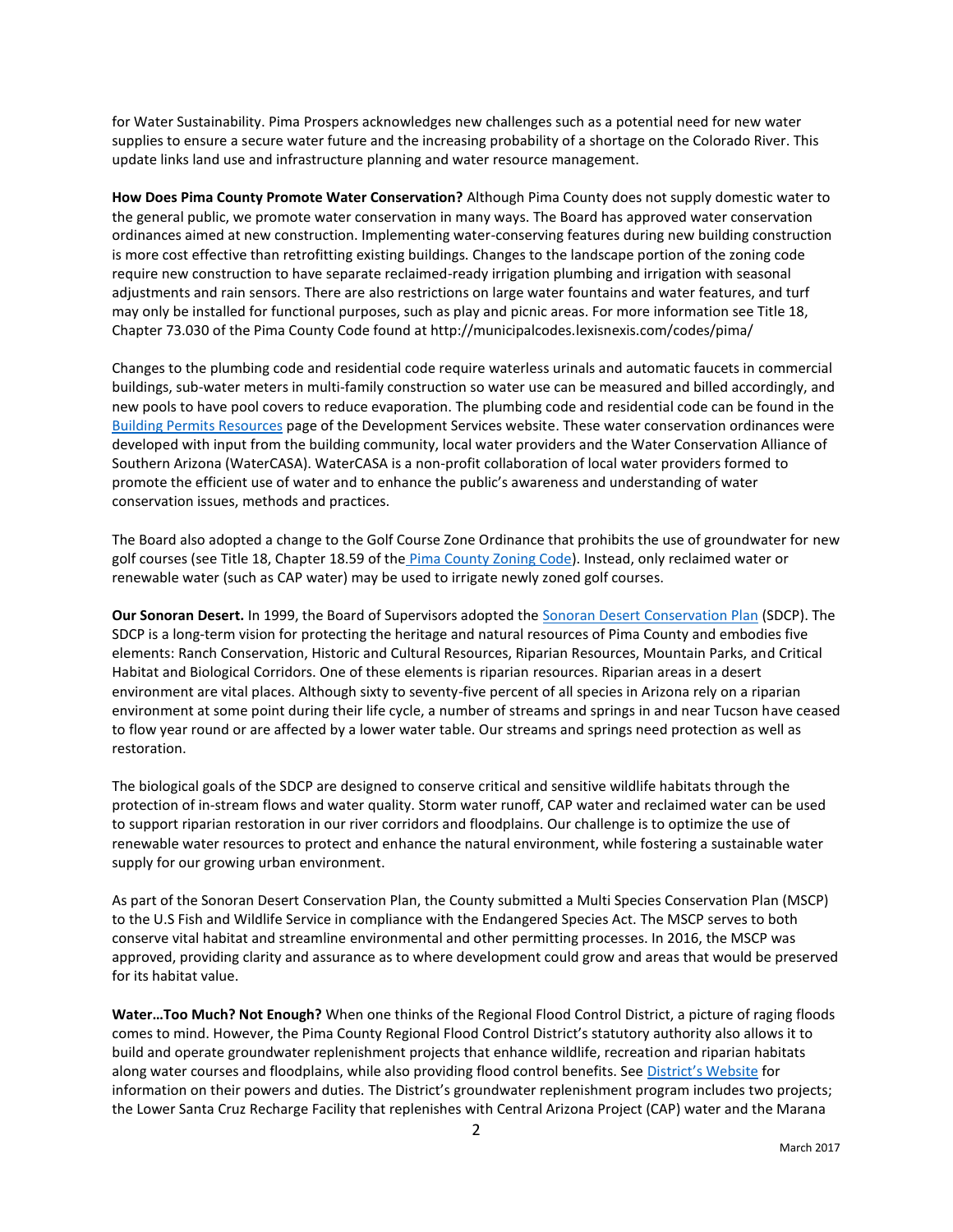High Plains Environmental Restoration and Groundwater Replenishment Project using treated wastewater effluent.

The Marana High Plains Project functions as both a groundwater replenishment project and riparian restoration project. Another riparian restoration project constructed by the District and operated by the Stadium District is the Ed Pastor Kino Environmental Restoration Project (KERP). This 120-acre flood control basin captures urban storm water to restore and support riparian vegetation in the Ajo Detention Basin. It also provides irrigation water to the Kino Sports Complex. The Swan Ecosystem Restoration Project was completed and the Regional Flood Control District is working with other jurisdictions to improve smaller-scale water harvesting opportunities to decrease the need for supplemental irrigation.

**Whose Effluent Is It, Anyway?** Sounds like a simple question, but in the arid West, water is a complex subject! In 1989, the Arizona Supreme Court ruled in Arizona Public Service v. Long that the entity that treats wastewater has the right to use it. So why doesn't Pima County own the effluent? In 1979, the City of Tucson and Pima County entered into an agreement to merge the city wastewater system and the county wastewater system. The City transferred all their wastewater conveyance and treatment system assets to the County to operate as the regional wastewater management agency. Thus, the Pima County Wastewater Management Department came into existence. Recently this Department changed its name to the Regional Wastewater Reclamation Department to reflect the value of effluent as a renewable water resource. In exchange for the wastewater conveyance and treatment assets, the County agreed that the City would have use of 90% of the effluent from the metropolitan treatment plants, leaving the remaining 10% for county to use. In 1983, the City entered into an agreement with the US Secretary of the Interior to make available 28,200 acre-feet of effluent to satisfy the Southern Arizona Water Rights Settlement Act (SAWRSA).

In 2000, the City and County agreed to supplement the original 1979 agreement. Key provisions of the 2000 Supplemental Agreement called for the reactivation of the Randolph Park Water Reclamation Facility; granted the county control over effluent in non-metropolitan plants for public uses; and allowed other water providers to enter into agreements with the City of Tucson for the share of effluent they contribute. The Supplemental Agreement also set aside a 10,000 acre-foot pool of effluent for riparian projects.

So whose effluent is it anyway? Below is a breakdown of how the effluent produced at Pima County wastewater facilities is allocated. Most of the effluent, 61,356 acre-feet, was produced at the Metropolitan-area wastewater treatment plants in 2015 and an additional 3,862 acre-feet was generated at the remaining outlying facilities. The following website details the County's use of effluent: Effluent Generation and Utilization Reports

- The US Bureau of Reclamation is allocated 28,200 acre-feet per year as part of SAWRSA. This effluent is discharged to the Santa Cruz River
- Pima County gets ten percent of the remaining metropolitan effluent, which was 3,316 acre- feet in 2015. Of this amount 869.5 acre-feet went to county uses on parks and roadway medians, 91.5 acre-feet was used on the Kino Environmental Restoration Project and Kino Sports Complex and 630 acre-feet went to the Marana High Plains Environmental Restoration and Recharge Project. The remaining effluent was discharged to the Santa Cruz River
- The City of Tucson has the remaining 29,840 acre-feet effluent. Of this amount, 17,634 acre-feet is reused in the City's reclaimed water system. The remaining amount is discharged to the Santa Cruz River. Under separate intergovernmental agreements, a portion of the City's effluent is allocated by the City of Tucson to the Town of Oro Valley, Town of Marana, Flowing Wells Irrigation District, Spanish Trails Water and Metropolitan Domestic Water Improvement District for their use
- Under the 2000 Supplemental Agreement there is a Conservation Effluent Pool of 10,000 acre-feet reserved for riparian projects, but none of this pool of water was used in 2016

**We are in a Drought!** Water is life and in the desert, this is especially important. Despite a rainy winter and an abundant 2016 summer monsoon season, drought conditions, though improved, do persist in Pima County. Sustained drought conditions affect the ecosystem, agriculture, ranching and urban water supplies. In 2007, Pima